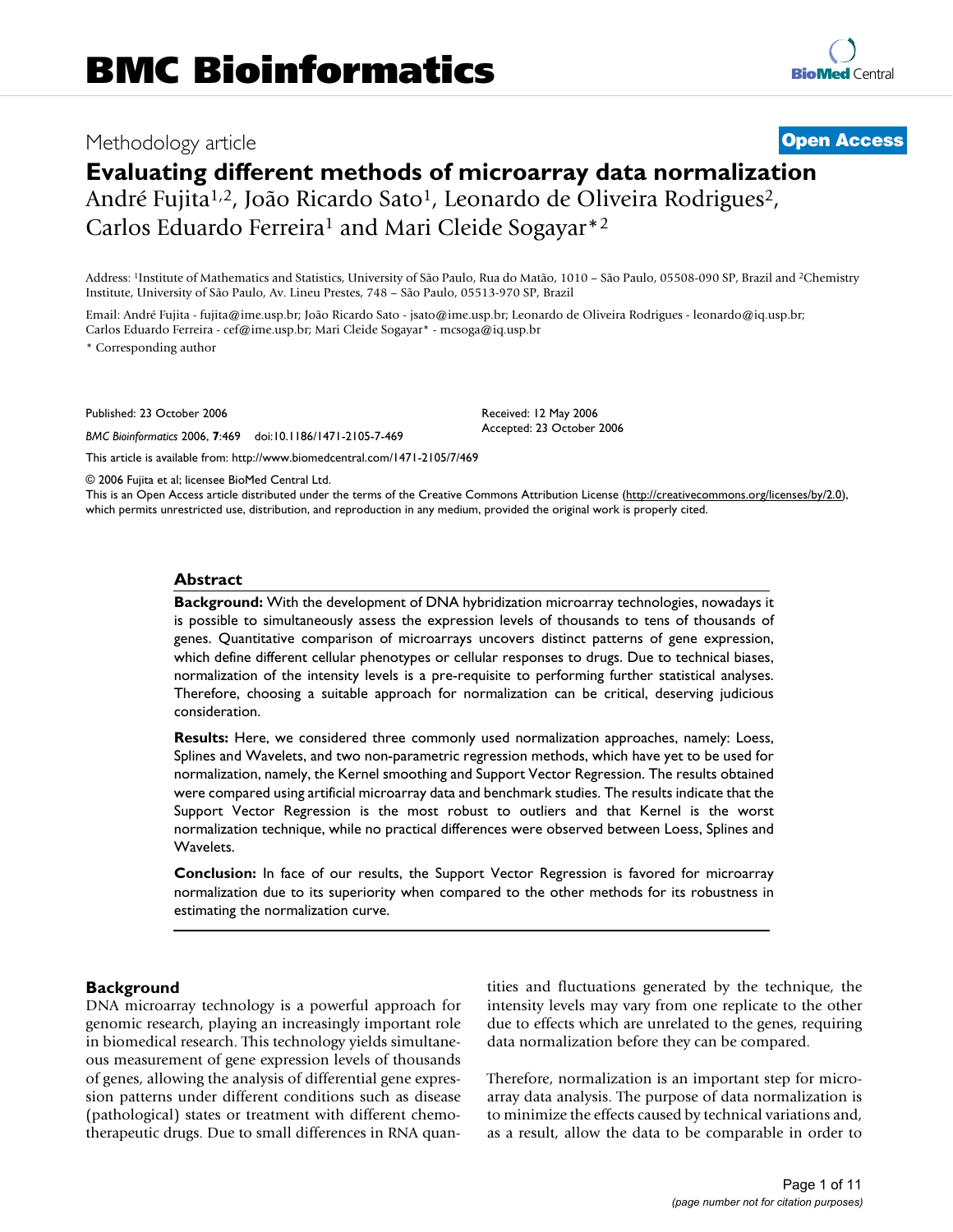find actual biological changes. Several normalization approaches have been proposed, most of which derive from studies using two-color spotted microarrays. Some authors proposed normalization of the hybridization intensity ratios; others use global, linear methods, while others use local, non-linear methods. Several authors suggested using the spike-in controls, housekeeping genes, or invariant genes [1-7].

Recently, some authors suggested the use of non-linear normalization methods [8-10] which are believed to be superior to the above mentioned approaches. The locally weighed regression Lowess procedure [11] has been widely used for this purpose and implemented by several microarray analysis software packages [12,13], but similar methods are suggested such as Splines [14,15] and Wavelets [16].

Here, we compare three different well-known microarray data normalization methods, namely: Loess Regression (LR), Splines Smoothing (SS) and Wavelets Smoothing (WS). In addition, we propose two different normalization approaches, called Kernel Regression (KR) [17,18] and Support Vector Regression (SVR) [19], which, to the best of our knowledge, have yet to be applied for microarray normalization. In order to assess the most appropriate normalization technique, benchmark studies were carried out using data derived from CodeLink™ mouse microarray experiments [20], generated at our Cell and Molecular Biology Laboratory (Chemistry Institute, University of São Paulo).

# **Results**

We sought to highlight the performance of five different methods of microarray normalization, namely: Loess, Splines, Wavelets, Kernel and Support Vector Regression in a simulated microarray and in an actual CodeLink™ microarray platform, which comprised ten thousand mouse genes. Although we have focused on the use of simulated two-color cDNA microarray data analysis, our discussions are also applicable to the single-color oligonucleotide microarrays.

The artificial microarrays composed by ten thousand spots were generated using the model proposed by Balagurunathan et al. (2002) [21]. The parameters used were:  $(a_0^1 = 0, a_1^1 = 100^{1/0.7}, a_2^1 = -0.7, a_3^1 = 1)$  and  $(a_0^2$  $= 0, a_1^2 = 100^{1/0.9}, a_2^2 = -0.9, a_3^2 = 1$  for sinusoid shape,  $(a_0^1 = 0, a_1^1 = 500 a_2^1 = -1, a_3^1 = 1)$  and  $(a_0^2 = 0, a_1^2 = 10,$  $a_2^2 = -1$ ,  $a_3^2 = 1$ ) for banana shape and, ( $a_0^1 = 0$ ,  $a_1^1 = 10$ ,  $a_2^1$  = -1,  $a_3^1$  = 1) and ( $a_0^2$  = 0,  $a_1^2$  = 100<sup>1/0.7</sup>,  $a_2^2$  = -0.7,  $a_3^2$ 

= 1) for mixed shape. Gene expression was generated by an exponential distribution with parameter  $\lambda = 1/3000$ and the outliers were generated by a Beta distribution with parameters *B*(1.7,4.8). For more details, see Balagurunathan et al. (2002).

The smoothing parameters used in each dataset are described in Table 1. For SVR, we tested a range of values and, as a result, we selected  $\varepsilon$  = 0.01 and *C* = 4 as the most adequate one. It is important to highlight that the parameters are arbitrary; therefore, we chose the optimum parameters for each method, i.e., the one which resulted in the lowest mean square error. In Figure 1 are described the mean square errors for each normalization method applied to three different simulated microarrays with no outliers.

In order to compare the perturbation caused by the presence of outliers and the robustness of each normalization method, we randomly inserted 5, 10, 15, 20 and 40% of outliers (genes which display very high differential expression) at three different expression levels (low, medium, high), and the respective mean square errors between the regression curve and the actual curve (the function from which the microarray was generated) was calculated. This step was repeated 100 times to estimate the average sum of the squared errors and their variance. The Wilcoxon and the Kolmogorov-Smirnov tests were performed in order to determine whether the five regression methods differ from one another in any significant manner.

A high performance normalization technique should yield unbiased corrections and corrections with the smallest standard deviation.

Comparison of the results presented in Table 2, 3 and 4 shows no important difference between LR, SS and WS. Although the non-parametric KR method has been successfully applied in econometrics data analysis [22], it displayed a poor performance for microarray normalization, probably because it is highly sensitive to outliers [23].

Upon analyzing Table 2, it is possible to observe, in the case of sinusoid shape, that when outliers are inserted in regions of low gene expression, SVR, WS, SS, LR and KR, in this order, have the lowest to the highest mean square error, being statistically different (p value < 0.001) from one another. For the banana and mixed shapes, LR and SS presented a lower MSE than WS. In Table 3, it is interesting to note that when outliers are inserted in regions of medium gene expression, i.e., high density of genes, the order of performance remains the same as in Table 2 and SVR displays a mean square error which is significantly different from the others (p value  $< 0.001$ ). LR and SS showed no significant difference (p value  $> 0.05$ ) and KR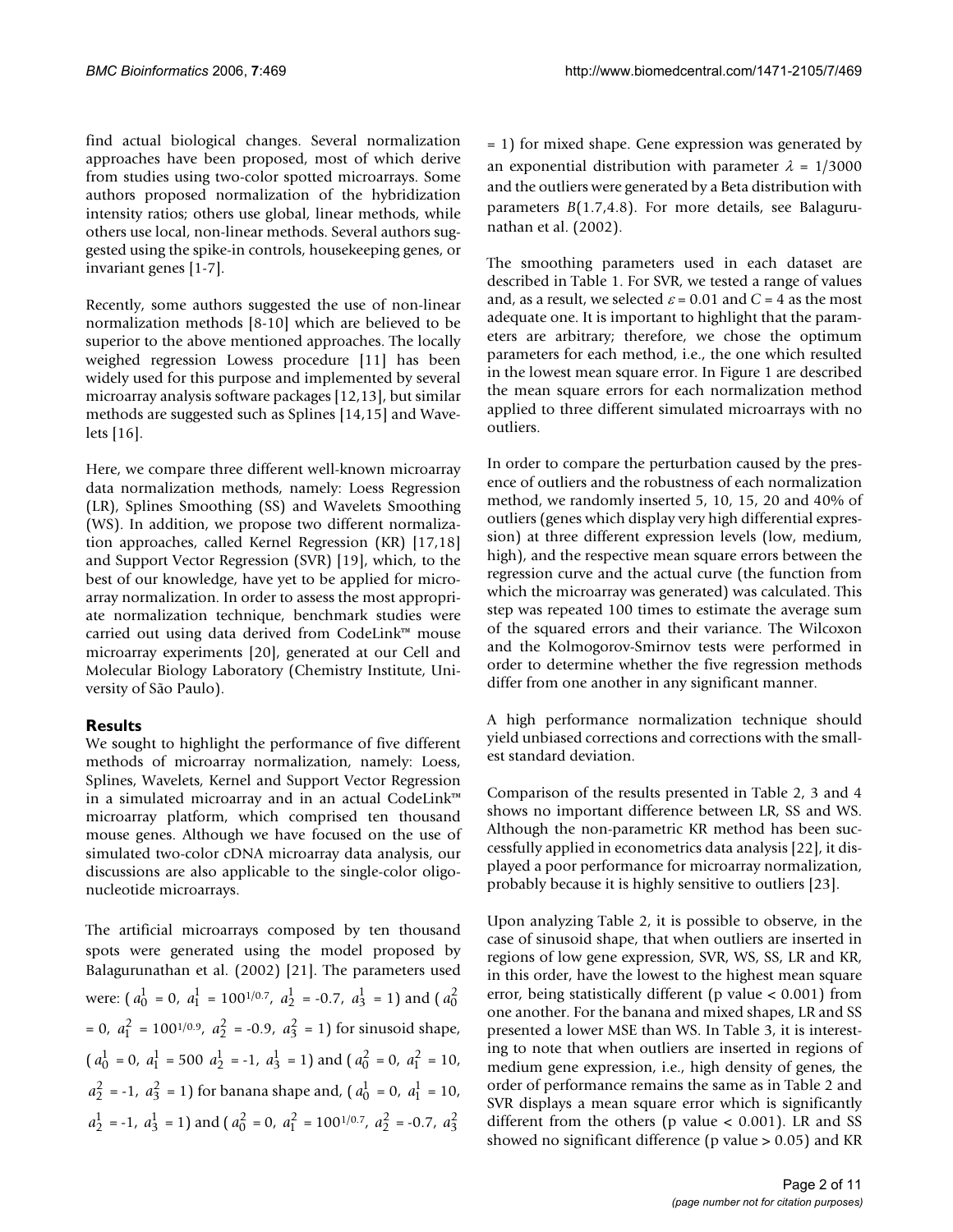| <b>Banana</b> | <b>Sinusoid</b> | Mixed |
|---------------|-----------------|-------|
| 0.30          | 0.10            | 0.10  |
| 10.00         | 20.00           | 20.00 |
| 16.00         | 64.00           | 16.00 |
| 0.50          | 0.50            | 0.70  |
| 0.20          | 0.20            | 0.60  |
|               |                 |       |

**Table 1: Smoothing parameters used for each microarray dataset. For Loess, it is the span value, for Splines and Wavelets it is the number of functions, for Kernel and SVR it is the maximum value minus the minimum value multiplied by the number described in the table.**

is significantly worse than the other methods (p value < 0.001). In Table 4, the outliers are inserted in a high gene expression region. Once more, the trend is maintained, namely, KR is the most affected by outliers (p value  $\lt$ 0.001) and no differences between SS and WS (p value > 0.05) were observed for the sinusoid shape. For the other two shapes, LR and SS were better than WS (p value < 0.001).

In all three cases (outliers at low, medium and high gene expression), SVR is the affected by outliers (p value  $\lt$ 0.001), independently the microarray's shape. In addition, SVR yields the smallest standard deviation, followed by LR, SS, WS, with KR displaying the largest deviation. In addition, the five methods were applied to actual microarray data, with outliers inserted artificially, and the results were the same when compared to those obtained from artificial microarray experiments.



# The minimum mean square error for three **Figure 1** different simulated microarray datasets

The minimum mean square error for three different simulated microarray datasets. From left to right: 1) sinusoid shape; 2) banana shape; 3) mix shape. The Kernel regression was not included in this figure because its MSE is 10<sup>3</sup> orders of magnitude greater than the other normalization methods.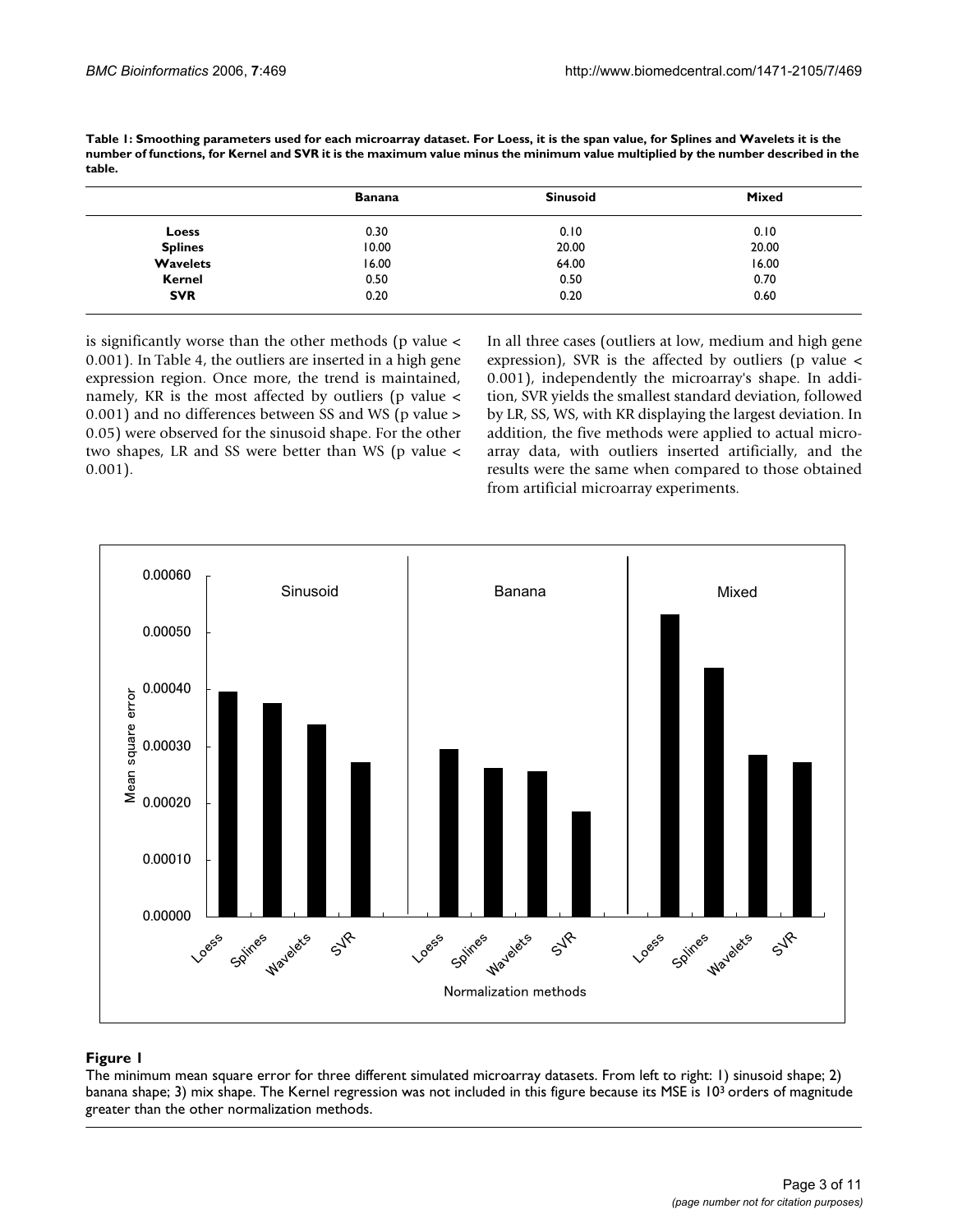| Percentage<br>of DEG |            |                 | Sinusoid |                 |                 | Banana  |                 |                 | Mixed   |                 |
|----------------------|------------|-----------------|----------|-----------------|-----------------|---------|-----------------|-----------------|---------|-----------------|
|                      | Method     | 25%<br>Quantile | Median   | 75%<br>Quantile | 25%<br>Quantile | Median  | 75%<br>Quantile | 25%<br>Quantile | Median  | 75%<br>Quantile |
| 5%                   | Loess      | 0.00038         | 0.00039  | 0.00040         | 0.00029         | 0.00029 | 0.00029         | 0.04806         | 0.04816 | 0.04825         |
|                      | Splines    | 0.00035         | 0.00036  | 0.00037         | 0.00027         | 0.00028 | 0.00028         | 0.04828         | 0.04839 | 0.04848         |
|                      | Wavelets   | 0.00033         | 0.00034  | 0.00035         | 0.00127         | 0.00128 | 0.00128         | 0.04816         | 0.04827 | 0.04835         |
|                      | Kernel     | 0.03781         | 0.03782  | 0.03783         | 0.14368         | 0.14404 | 0.14416         | 0.19869         | 0.19888 | 0.20098         |
|                      | <b>SVR</b> | 0.00031         | 0.00032  | 0.00033         | 0.00016         | 0.00016 | 0.00017         | 0.04729         | 0.04733 | 0.04738         |
| 10%                  | Loess      | 0.00047         | 0.00048  | 0.00050         | 0.00038         | 0.00038 | 0.00039         | 0.04631         | 0.04646 | 0.04661         |
|                      | Splines    | 0.00044         | 0.00045  | 0.00047         | 0.00037         | 0.00038 | 0.00039         | 0.04649         | 0.04663 | 0.04678         |
|                      | Wavelets   | 0.00042         | 0.00043  | 0.00045         | 0.00117         | 0.00118 | 0.00118         | 0.04637         | 0.04651 | 0.04666         |
|                      | Kernel     | 0.03780         | 0.03781  | 0.03783         | 0.15535         | 0.15574 | 0.15602         | 0.19177         | 0.19337 | 0.19596         |
|                      | <b>SVR</b> | 0.00040         | 0.00041  | 0.00043         | 0.00031         | 0.00032 | 0.00033         | 0.04543         | 0.04548 | 0.04556         |
| 15%                  | Loess      | 0.00055         | 0.00057  | 0.00059         | 0.00037         | 0.00038 | 0.00040         | 0.05157         | 0.05177 | 0.05194         |
|                      | Splines    | 0.00053         | 0.00055  | 0.00057         | 0.00036         | 0.00036 | 0.00038         | 0.05180         | 0.05199 | 0.05215         |
|                      | Wavelets   | 0.00050         | 0.00053  | 0.00054         | 0.00085         | 0.00087 | 0.00088         | 0.05165         | 0.05184 | 0.05199         |
|                      | Kernel     | 0.03779         | 0.03781  | 0.03784         | 0.16922         | 0.16965 | 0.17000         | 0.18852         | 0.18989 | 0.19142         |
|                      | <b>SVR</b> | 0.00048         | 0.00050  | 0.00052         | 0.00033         | 0.00034 | 0.00035         | 0.05057         | 0.05069 | 0.05078         |
| 20%                  | Loess      | 0.00064         | 0.00066  | 0.00068         | 0.00042         | 0.00043 | 0.00044         | 0.04780         | 0.04797 | 0.04819         |
|                      | Splines    | 0.00061         | 0.00063  | 0.00066         | 0.00040         | 0.00042 | 0.00043         | 0.04799         | 0.04818 | 0.04837         |
|                      | Wavelets   | 0.00059         | 0.00061  | 0.00064         | 0.00138         | 0.00140 | 0.00142         | 0.04786         | 0.04807 | 0.04825         |
|                      | Kernel     | 0.03778         | 0.03781  | 0.03785         | 0.14796         | 0.14841 | 0.14864         | 0.18435         | 0.18606 | 0.18721         |
|                      | <b>SVR</b> | 0.00056         | 0.00058  | 0.00060         | 0.00035         | 0.00036 | 0.00037         | 0.04630         | 0.04638 | 0.04647         |
| 40%                  | Loess      | 0.00098         | 0.00102  | 0.00104         | 0.00057         | 0.00061 | 0.00065         | 0.07937         | 0.07985 | 0.08031         |
|                      | Splines    | 0.00096         | 0.00099  | 0.00103         | 0.00060         | 0.00064 | 0.00069         | 0.07965         | 0.08014 | 0.08059         |
|                      | Wavelets   | 0.00095         | 0.00098  | 0.00101         | 0.00178         | 0.00182 | 0.00187         | 0.07954         | 0.08003 | 0.08047         |
|                      | Kernel     | 0.03771         | 0.03780  | 0.03786         | 0.14208         | 0.14235 | 0.14271         | 0.20321         | 0.20363 | 0.20426         |
|                      | <b>SVR</b> | 0.00088         | 0.00091  | 0.00094         | 0.00047         | 0.00048 | 0.00049         | 0.06863         | 0.06901 | 0.06943         |
|                      |            |                 |          |                 |                 |         |                 |                 |         |                 |

**Table 2: The mean square errors of estimated gene expression levels for simulated cDNA microarray data with differentially expressed genes inserted under the low expression levels condition.**

DEG: Differentially expressed genes

In Figure 2, we illustrate the performance of the five normalization methods applied to actual microarray data, without the insertion of artificial outliers. A small difference could be observed in the normalization curves in which the genes displayed low and high expression, due to the low quantity of genes and the high variance.

#### **Discussion**

By analyzing the extent to which the outliers could disturb the regression curve, we observed that KR is more highly sensitive to outliers than LR, SS and WS in all three cases (outliers in low, medium and high expression). In all three cases, SVR is shown to be the least affected.

The superior performance of Splines, when compared to KR, may be explained by the degree of smoothing, which varies according to the density of points, differently from KR, which has a fixed window size. Wavelet also has a slightly better performance than KR, probably due to

multi-resolution properties. In general, SS and WS presented similar performance when we compared the median of the mean square error using the Wilcoxon test. However, when we used the Kolmogorov-Smirnov test, they presented a statistically significant difference (p value < 0.001). SS and WS constitute somewhat better normalization techniques than LR when we analyzed the sinusoid shape, but, for the other two shapes, LR is better than SS and WS. For practical purposes, the differences between them in terms of disturbance by outliers are too small to be of any concern.

The SVR method is shown to be very robust to outliers presented at different gene expression levels, becoming the best normalization technique to identify actual differentially expressed genes.

One well-known problem in identifying differentially expressed genes is normalizing genes displaying low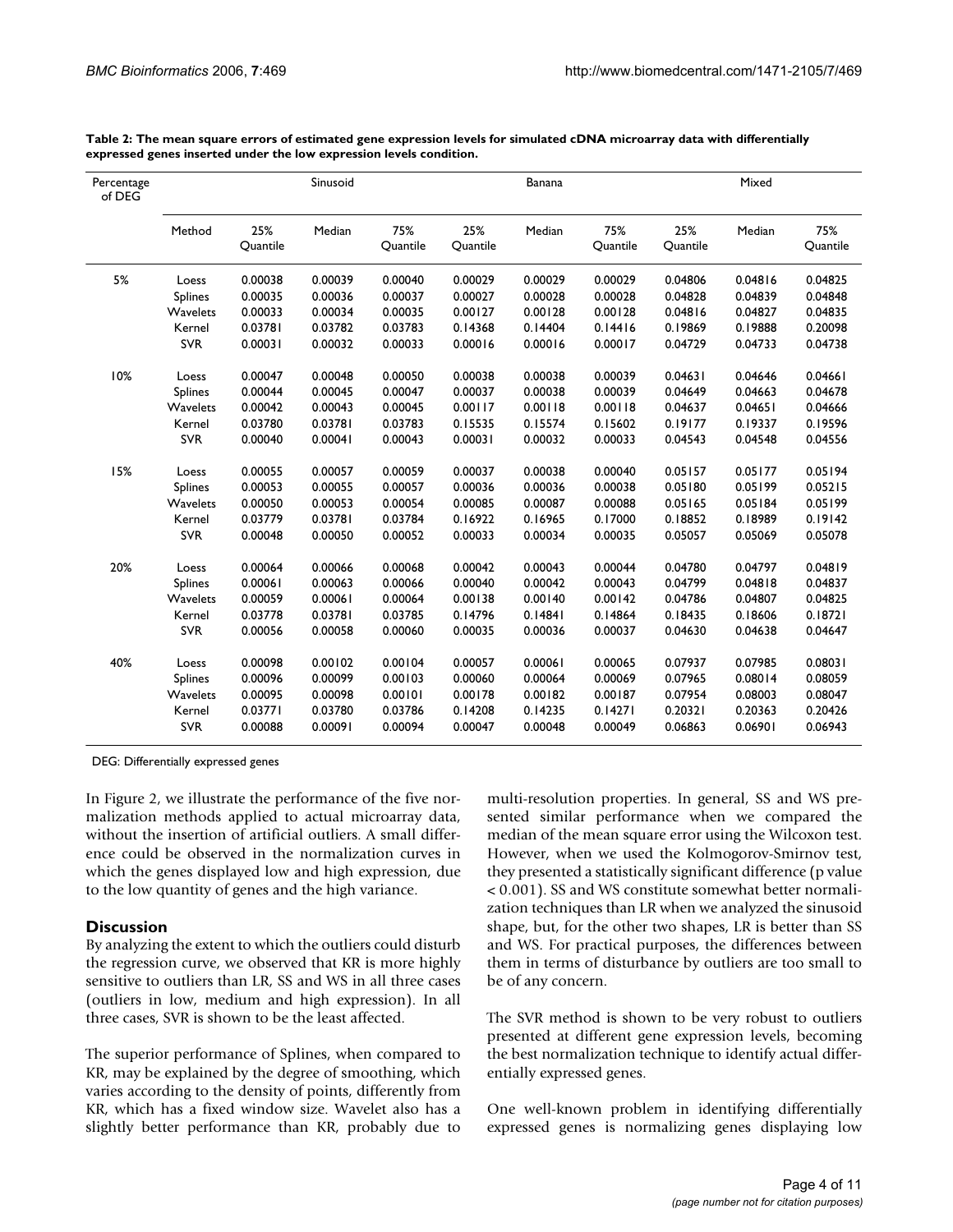| Percentage<br>of DEG |            |                 | Sinusoid |                 |                 | Banana  |                 |                 | Mixed   |                 |
|----------------------|------------|-----------------|----------|-----------------|-----------------|---------|-----------------|-----------------|---------|-----------------|
|                      | Method     | 25%<br>Quantile | Median   | 75%<br>Quantile | 25%<br>Quantile | Median  | 75%<br>Quantile | 25%<br>Quantile | Median  | 75%<br>Quantile |
| 5%                   | Loess      | 0.00356         | 0.00373  | 0.00389         | 0.00379         | 0.00392 | 0.00407         | 0.05214         | 0.05234 | 0.05259         |
|                      | Splines    | 0.00354         | 0.00370  | 0.00387         | 0.00379         | 0.00393 | 0.00407         | 0.05237         | 0.05258 | 0.05283         |
|                      | Wavelets   | 0.00351         | 0.00368  | 0.00384         | 0.00438         | 0.00450 | 0.00466         | 0.05227         | 0.05247 | 0.05272         |
|                      | Kernel     | 0.03799         | 0.03816  | 0.03838         | 0.17380         | 0.17441 | 0.17487         | 0.18858         | 0.18882 | 0.18904         |
|                      | <b>SVR</b> | 0.00337         | 0.00353  | 0.00369         | 0.00357         | 0.00368 | 0.00382         | 0.05034         | 0.05049 | 0.05067         |
| 10%                  | Loess      | 0.00709         | 0.00723  | 0.00743         | 0.00758         | 0.00780 | 0.00799         | 0.05483         | 0.05506 | 0.05532         |
|                      | Splines    | 0.00707         | 0.00721  | 0.00741         | 0.00763         | 0.00787 | 0.00805         | 0.05507         | 0.05532 | 0.05556         |
|                      | Wavelets   | 0.00705         | 0.00718  | 0.00739         | 0.00858         | 0.00881 | 0.00898         | 0.05497         | 0.05522 | 0.05547         |
|                      | Kernel     | 0.03837         | 0.03857  | 0.03886         | 0.15366         | 0.15461 | 0.15523         | 0.18801         | 0.18830 | 0.18867         |
|                      | <b>SVR</b> | 0.00672         | 0.00688  | 0.00707         | 0.00709         | 0.00731 | 0.00750         | 0.05150         | 0.05164 | 0.05183         |
| 15%                  | Loess      | 0.01041         | 0.01061  | 0.01094         | 0.01108         | 0.01136 | 0.01165         | 0.05964         | 0.05985 | 0.06012         |
|                      | Splines    | 0.01039         | 0.01060  | 0.01091         | 0.01109         | 0.01136 | 0.01165         | 0.05990         | 0.06013 | 0.06039         |
|                      | Wavelets   | 0.01038         | 0.01058  | 0.01089         | 0.01251         | 0.01276 | 0.01310         | 0.05978         | 0.06003 | 0.06029         |
|                      | Kernel     | 0.03867         | 0.03897  | 0.03927         | 0.12923         | 0.13026 | 0.13111         | 0.19337         | 0.19367 | 0.19414         |
|                      | <b>SVR</b> | 0.00986         | 0.01006  | 0.01032         | 0.01027         | 0.01056 | 0.01081         | 0.05499         | 0.05526 | 0.05550         |
| 20%                  | Loess      | 0.01393         | 0.01418  | 0.01444         | 0.01487         | 0.01519 | 0.01542         | 0.06362         | 0.06398 | 0.06432         |
|                      | Splines    | 0.01393         | 0.01415  | 0.01442         | 0.01486         | 0.01518 | 0.01542         | 0.06390         | 0.06425 | 0.06460         |
|                      | Wavelets   | 0.01390         | 0.01414  | 0.01440         | 0.01631         | 0.01666 | 0.01689         | 0.06375         | 0.06410 | 0.06445         |
|                      | Kernel     | 0.03915         | 0.03957  | 0.04004         | 0.12265         | 0.12366 | 0.12464         | 0.19808         | 0.19858 | 0.19909         |
|                      | <b>SVR</b> | 0.01310         | 0.01334  | 0.01365         | 0.01365         | 0.01399 | 0.01416         | 0.05809         | 0.05835 | 0.05858         |
| 40%                  | Loess      | 0.02772         | 0.02813  | 0.02862         | 0.02969         | 0.03004 | 0.03043         | 0.07856         | 0.07910 | 0.07975         |
|                      | Splines    | 0.02774         | 0.02814  | 0.02861         | 0.02966         | 0.03002 | 0.03038         | 0.07884         | 0.07937 | 0.08002         |
|                      | Wavelets   | 0.02771         | 0.02811  | 0.02859         | 0.03012         | 0.03049 | 0.03092         | 0.07873         | 0.07926 | 0.07995         |
|                      | Kernel     | 0.04195         | 0.04261  | 0.04316         | 0.15640         | 0.15816 | 0.16012         | 0.20368         | 0.20443 | 0.20518         |
|                      | <b>SVR</b> | 0.02545         | 0.02581  | 0.02614         | 0.02656         | 0.02685 | 0.02724         | 0.06786         | 0.06830 | 0.06862         |
|                      |            |                 |          |                 |                 |         |                 |                 |         |                 |

**Table 3: The mean square errors of estimated gene expression levels for simulated cDNA microarray data with differentially expressed genes inserted under the medium expression levels condition.**

DEG: Differentially expressed genes

expression levels, due to the low quantity of the corresponding transcripts and the high spot intensity variance. An equivalent problem occurs with genes presenting very high expression levels due to the low frequency of these genes. Once more, under these conditions, the SVR method is shown to be better than other currently used methods.

We performed the same tests for five other pairs of Code-Link™ microarrays and the results obtained were the same: the SVR is the most robust to outliers and the KR method is the worst method, being highly sensitive to differentially expressed genes and yielding poor regression curves.

Other methods, which are also robust to outliers and are based on a new regression method called two-way semilinear model [24-27] have also been applied for microarray data normalization. This new approach developed in the last few years, deserves further studies, which we are planning to undertake in the future.

#### **Conclusion**

We have proposed a new approach to normalize microarray data and tested this SVR method by benchmark studies and by several simulations. The results obtained with SVR were superior than those obtained with some widely used normalization techniques such as LR, SS and WS. SVR is shown to be more robust to outliers even at very low and very high gene expression levels, being useful to identify differentially expressed genes. Even tested in different microarray shapes, SVR was superior to the other methods, while LR, SS and WS presented similar performances. Therefore, we have demonstrated that SVR is feasible and very promising for microarray data normalization.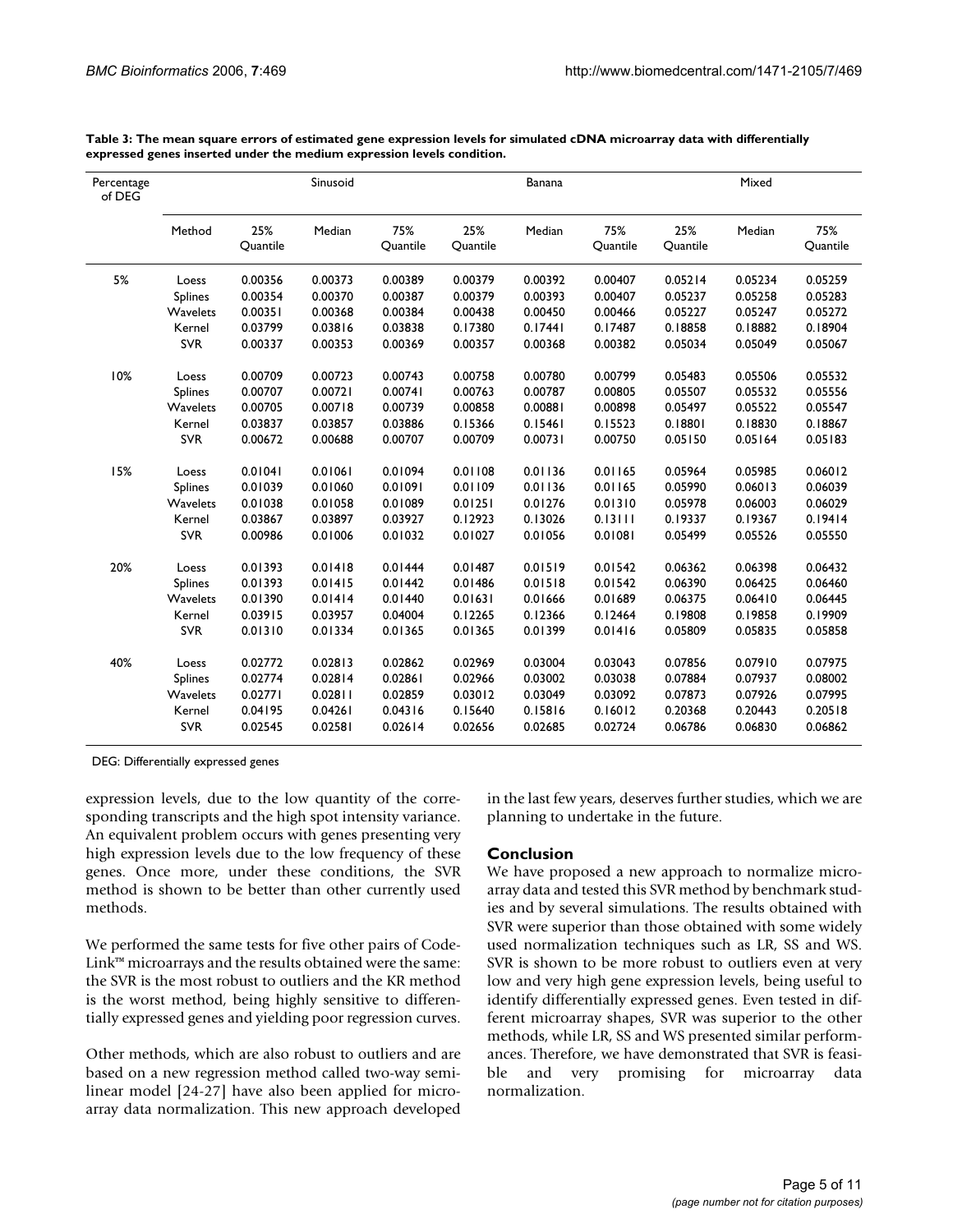| Percentage<br>of DEG |            |                 | Sinusoid |                 |                 | Banana  |                 |                 | Mixed   |                 |
|----------------------|------------|-----------------|----------|-----------------|-----------------|---------|-----------------|-----------------|---------|-----------------|
|                      | Method     | 25%<br>Quantile | Median   | 75%<br>Quantile | 25%<br>Quantile | Median  | 75%<br>Quantile | 25%<br>Quantile | Median  | 75%<br>Quantile |
| 5%                   | Loess      | 0.00038         | 0.00039  | 0.00040         | 0.00081         | 0.00087 | 0.00094         | 0.04633         | 0.04639 | 0.04648         |
|                      | Splines    | 0.00035         | 0.00036  | 0.00037         | 0.00079         | 0.00086 | 0.00092         | 0.04658         | 0.04665 | 0.04674         |
|                      | Wavelets   | 0.00033         | 0.00034  | 0.00035         | 0.00115         | 0.00121 | 0.00129         | 0.04643         | 0.04650 | 0.04660         |
|                      | Kernel     | 0.03781         | 0.03782  | 0.03783         | 0.16417         | 0.16453 | 0.16513         | 0.17428         | 0.17436 | 0.17447         |
|                      | <b>SVR</b> | 0.00031         | 0.00032  | 0.00033         | 0.00080         | 0.00087 | 0.00092         | 0.04527         | 0.04534 | 0.04544         |
| 10%                  | Loess      | 0.00146         | 0.00153  | 0.00168         | 0.00145         | 0.00156 | 0.00167         | 0.04733         | 0.04748 | 0.04758         |
|                      | Splines    | 0.00142         | 0.00149  | 0.00160         | 0.00147         | 0.00157 | 0.00168         | 0.04756         | 0.04767 | 0.04779         |
|                      | Wavelets   | 0.00140         | 0.00147  | 0.00159         | 0.00160         | 0.00170 | 0.00182         | 0.04725         | 0.04736 | 0.04748         |
|                      | Kernel     | 0.02662         | 0.03454  | 0.03789         | 0.23086         | 0.23135 | 0.23245         | 0.18441         | 0.19003 | 0.19176         |
|                      | <b>SVR</b> | 0.00126         | 0.00133  | 0.00144         | 0.00142         | 0.00154 | 0.00166         | 0.04678         | 0.04687 | 0.04696         |
| 15%                  | Loess      | 0.00203         | 0.00217  | 0.00234         | 0.00199         | 0.00212 | 0.00224         | 0.04963         | 0.04976 | 0.04991         |
|                      | Splines    | 0.00198         | 0.00211  | 0.00223         | 0.00200         | 0.00211 | 0.00222         | 0.04987         | 0.05001 | 0.05014         |
|                      | Wavelets   | 0.00196         | 0.00209  | 0.00224         | 0.00219         | 0.00240 | 0.00257         | 0.04975         | 0.04989 | 0.05001         |
|                      | Kernel     | 0.02318         | 0.02992  | 0.03729         | 0.17578         | 0.20066 | 0.22763         | 0.18472         | 0.18898 | 0.18923         |
|                      | <b>SVR</b> | 0.00178         | 0.00190  | 0.00200         | 0.00170         | 0.00180 | 0.00189         | 0.04885         | 0.04898 | 0.04912         |
| 20%                  | Loess      | 0.00260         | 0.00275  | 0.00293         | 0.00259         | 0.00272 | 0.00289         | 0.04917         | 0.04930 | 0.04944         |
|                      | Splines    | 0.00254         | 0.00268  | 0.00286         | 0.00260         | 0.00270 | 0.00289         | 0.04933         | 0.04946 | 0.04961         |
|                      | Wavelets   | 0.00253         | 0.00267  | 0.00284         | 0.00289         | 0.00304 | 0.00320         | 0.04919         | 0.04933 | 0.04947         |
|                      | Kernel     | 0.02224         | 0.02819  | 0.03468         | 0.16500         | 0.17817 | 0.20385         | 0.18207         | 0.18716 | 0.19141         |
|                      | <b>SVR</b> | 0.00226         | 0.00239  | 0.00255         | 0.00247         | 0.00258 | 0.00272         | 0.04839         | 0.04850 | 0.04863         |
| 40%                  | Loess      | 0.00501         | 0.00520  | 0.00545         | 0.00518         | 0.00538 | 0.00555         | 0.04980         | 0.04999 | 0.05020         |
|                      | Splines    | 0.00498         | 0.00519  | 0.00539         | 0.00520         | 0.00538 | 0.00558         | 0.05002         | 0.05022 | 0.05038         |
|                      | Wavelets   | 0.00496         | 0.00517  | 0.00537         | 0.00535         | 0.00551 | 0.00572         | 0.04984         | 0.05004 | 0.05020         |
|                      | Kernel     | 0.02155         | 0.02487  | 0.02810         | 0.18250         | 0.20140 | 0.22296         | 0.17524         | 0.18072 | 0.18433         |
|                      | <b>SVR</b> | 0.00446         | 0.00467  | 0.00489         | 0.00464         | 0.00483 | 0.00505         | 0.04809         | 0.04829 | 0.04860         |
|                      |            |                 |          |                 |                 |         |                 |                 |         |                 |

**Table 4: The mean square errors of estimated gene expression levels for simulated cDNA microarray data with differentially expressed genes inserted under the high expression levels conditions.**

DEG: Differentially expressed genes

# **Methods**

#### *Simulation*

The program which generates the artificial microarray and the analyses were implemented in R, a language for statistical computing [28]. This script may be downloaded at: [29].

#### *CodeLink™ microarray*

#### *Cell lysis and RNA extraction*

Cell cultures were lysed with guanidine isocyanate and RNA was purified by of the cell lysates on a cesium chloride cushion (Chirgwin el al, 1979). Absorbance ratio at 260/280 nm was used to assess the RNA purity, a ratio of 1.8 – 2.0 indicating adequate purity.

#### *Labeling and purification of targets*

RNA samples were prepared and processed according to protocols supplied by the manufacturer (Amersham Biosciences). Briefly, cDNAs were synthesized from purified RNA (2 μg) and control bacterial mRNAs. Samples were purified using the QIAquick Spin kit (Qiagen) and concentrated by SpeedVac. Concentrated pellets were used in a biotinylated-UTP based cRNA synthesis using the Code-Link™ Expression Assay Reagent Kit (Amersham). Labeled cRNAs were purified using the RNeasy kit (Qiagen) and fragmented with supplied solution at 94°C for 20 min.

#### *Hybridization and washing of arrays*

Fragmented biotin-labeled cRNAs (10 μg) were incubated with CodeLink™ bioarrays and shaken (300 rpm) for 20 h. The bioarrays were then washed and incubated with Cy5- Streptavidin (30 min). Scanning of the bioarrays was performed in a GenePix 4000 B Array Scanner (Axon Instruments) and the data were collected using the CodeLink™ System Software (Amersham), which provided the raw data and invalidated data from irregular spots.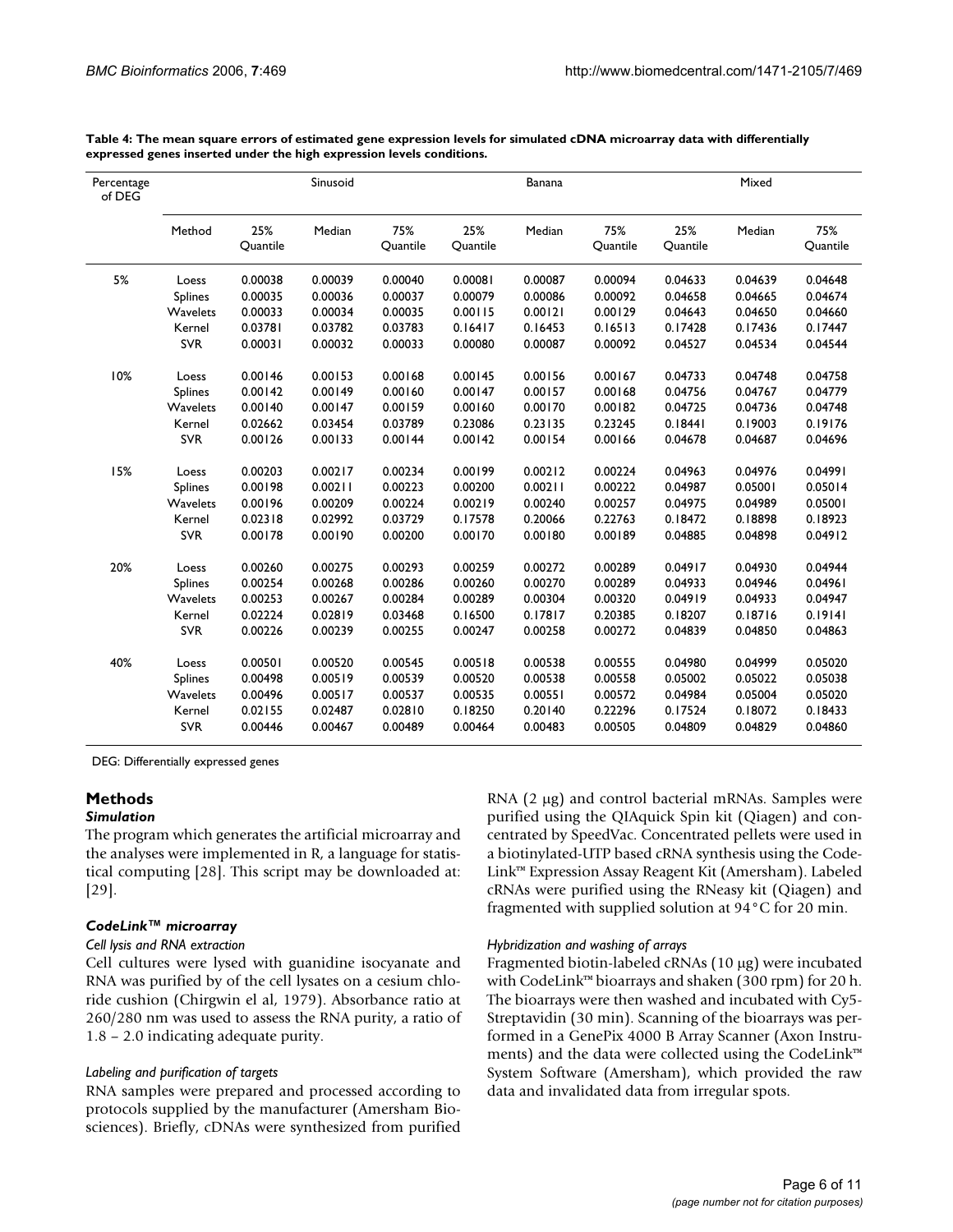

### Figure 2

Fitted normalization curves for actual cDNA microarray data using the five different normalization methods (Loess, Splines, Wavelets, Kernel, SVR).

#### Loess regression

Consider we have  $n$  measurements, for each of which the response expected is  $y_i$  and let  $x_i$  be the predictor, where x is the log intensity of one microarray and  $y$  is the log intensity of the other one, in case we are analyzing a singlecolor microarrays. Whether the microarray is a two-color platform, x is the log of one dye intensity and y is the log of the other dye intensity.

In this model, they are supposed to be related by

 $y_i = g(x_i) + \varepsilon_i \quad (1)$ 

where g is the regression function and  $\varepsilon_i$  is a random error. The idea of local regression is that near  $x = x_0$ , the regression function  $g(x)$  can be locally approximated by the value of a function in some specified parametric class. Such a local approximation is obtained by fitting a regression surface to the data points within a chosen neighborhood of the point  $x_0$ .

In this method, weighed least squares are used to fit linear or quadratic functions of the predictors at the centers of the neighborhoods. The radius of each neighborhood is chosen so that the neighborhood contains a specified percentage of the data points. The fraction of the data, called the smoothing parameter, in each local neighborhood is

weighted by a smooth decreasing function of their distance from the center of the neighborhood [30].

### **B-Splines smoothing**

Due to its simple structure and good approximation properties, polynomials are widely used in practice for approximating functions [31,32]. Let  $x$  and  $y$  as defined above and

$$
(x - y)^{0}_{+} = \begin{cases} 1, & x \ge y \\ 0, & x < y \end{cases} \tag{2}
$$

and

$$
(x - \gamma)_+^{m-1} = \begin{cases} (x - \gamma)^{m-1}, & x \ge \gamma, m > 1 \\ 0, & x < \gamma \end{cases} \tag{3}
$$

Therefore, let

...  $\leq \gamma_{-1} \leq \gamma_0 \leq \gamma_1 \leq \gamma_2 \leq ...$  (4)

be a sequence of real numbers. Given integers *i* and  $m > 0$ , we define

$$
Q_i^m(x) = \begin{cases} (-1)^m [\gamma_i, ..., \gamma_{i+m}] (x - \gamma)_{+}^{m-1}, & \text{if } \gamma_i < \gamma_{i+m} \\ 0, & \text{otherwise} \end{cases} \tag{5}
$$

for all real x. We call  $Q_i^m$  the m th order B-Spline associated with the knots  $\gamma_i$ ,...,  $\gamma_{i+m}$ .

For  $m = 1$ , the B-Spline associated with  $\gamma_i < \gamma_{i+1}$  is particularly simple. It is the piecewise constant function

$$
Q_i^1(x) = \begin{cases} \frac{1}{\gamma_{i+1} - \gamma_i}, \gamma_i \leq x \leq \gamma_{i+1} \\ 0, \text{otherwise.} \end{cases}
$$
 (6)

In our analysis, we applied the cubic Splines, *i.e.*, Splines of order 3.

We can also give explicit formulate for  $Q_i^m$  in case either  $y_i$  or  $y_{i+m}$  is a knot of multiplicity *m*.

#### **Wavelet smoothing**

The Wavelet transform is a relatively new approach and has some similarities with the Fourier transform. Wavelets differ from Fourier methods in that they allow the localization of a signal in both time and frequency. In the wavelet theory, a function is represented by an infinite series expansion in terms of dilated and translated version of a basic function  $\psi$  called the "mother' Wavelet. A Wavelet transformation leads to an additive decomposition of a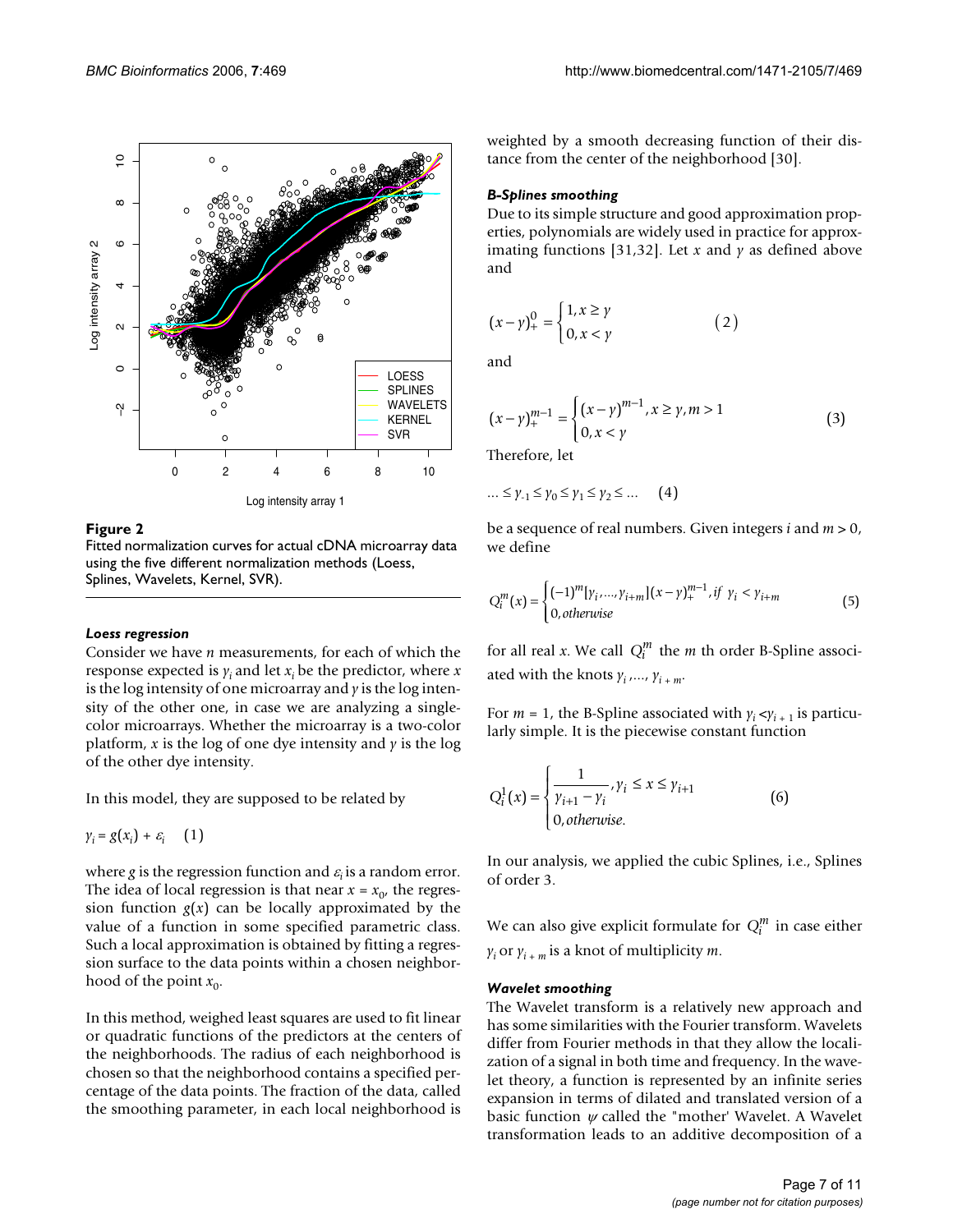signal into a series of different components describing smooth and rough features of the signal.

The term Wavelets means small curves, therefore, they are oscillations that rapidly decay. As the B-Splines functions system, the Wavelets functions  $\psi(t)$  can be used to generate a function basis for certain spaces [33]. An ortonormal basis can be generated by dyadic dilations and translations of a mother Wavelet ψ(*t*), by

$$
\psi_{j, k}(t) = 2^{j/2} \psi(2^j j - k), \quad j, k \in \mathbb{Z} \quad (7)
$$

Wavelets are functions which satisfy the following properties:

i) 
$$
\int_{-\infty}^{\infty} \psi(t) dt = 0
$$
 (8).  
ii) 
$$
\int_{-\infty}^{\infty} |\psi(t)| dt < \infty
$$
 (9).

iii) 
$$
\int_{-\infty}^{\infty} \frac{|\Psi(\omega)|^2 d\omega}{|\omega|} = 0
$$
, where the function  $\Psi(\omega)$  is the

Fourier transform of  $\psi(t)$  (10).

iv) 
$$
\int_{-\infty}^{\infty} t^j \psi(t) dt = 0, \quad j = 0, 1, ..., r - 1 \quad \text{for } r \ge 1 \text{ and}
$$

$$
\int_{-\infty}^{\infty} \left| t^r \psi(t) \right| dt < \infty \quad (11).
$$

An important result is that any function *f* (*t*) with  $\int_{0}^{\infty} f^{2}(t) < \infty$  can be expanded as −∞ ∫

$$
f(t) = \sum_{j=-\infty}^{\infty} \sum_{k=-\infty}^{\infty} c_{j,k} \psi_{j,k}(t)
$$
 (12).

In other words, any function  $f(t)$  can be represented by a linear combination of functions  $\psi_{i,k}(t)$ . The smoothing procedure can be carried out by an approximation, choosing a maximum resolution *J* (*t*) for  $j = 1, 2, ..., J$  (*t*) and  $k =$ 1,2,..., 2*<sup>j</sup>*-1. Here, we considered the Mexican hat Wavelet [34] defined by

$$
\psi(t) = (1 - t^2) \exp\left(\frac{-t^2}{2}\right) \tag{13}
$$

rather than other functions such as Morlet or Shannon since they do not have an analytic formula.

The C<sub>ik</sub> coefficients are estimated via an ordinary least square regression. An important feature in the wavelets representation is that it allows the description of functions belonging to both Sobolev and Besov spaces [35].

#### *Kernel regression*

KR is one class of modeling methods that belongs to the smoothing methods family. It is part of the non-parametric regression methods. KR allows basing the prediction of a value on passed observations, and weighing the impact of past observations depending on how similar they are, compared to the current values of the explanatory variables.

The KR is one of the most widely used procedures in nonparametric curve estimation. Nadaraya (1964) and Watson (1964) proposed an estimator for the curve *g* given by

$$
g_h(x) = \frac{\sum_{i=1}^{n} K_h(x - X_i)Y_i}{\sum_{j=1}^{n} K_h(x - X_j)}
$$
(14)

In our datasets, we used the Gaussian Kernel because it is symmetric and centralized in the mean.

In addition to being easy to compute, the Nadaraya-Watson estimator  $g_h(x)$  is consistent. When  $h \to 0$  the estimated curve presents a large variability and when  $nh \rightarrow \infty$ , we obtain an overly smooth curve [36]. The bandwidth *h* controls the smoothness degree of the estimated curve. It is easy to observe that this KR estimator is just a weighted sum of the observed responses *Yi* . The denominator ensures that the weights sum up to 1.

#### *Support Vector Regression*

SVR generalized algorithm is a non-linear regression from the Generalized Portrait algorithm developed in Russia by Vapnik and Lerner (1963) [37] and Vapnik and Chervonenkis (1964) [38]. It is based upon the statistical learning theory which has been developed by Vapnik and Chervonenkis (1974) [39]. In Bioinformatics, and, more specifically, in microarray data analysis, to the best of our knowledge, this algorithm has previously been used only once, by Hisanori et al. (2004), to extract relations between promoter sequences and strengths [40]. Here, we propose the use of SVR to normalize microarray data.

Let  $\{(x_1, y_1),..., (x_1, y_1)\}\subset R \times R$  be the gene expression data derived from microarray experiments, where *x* is the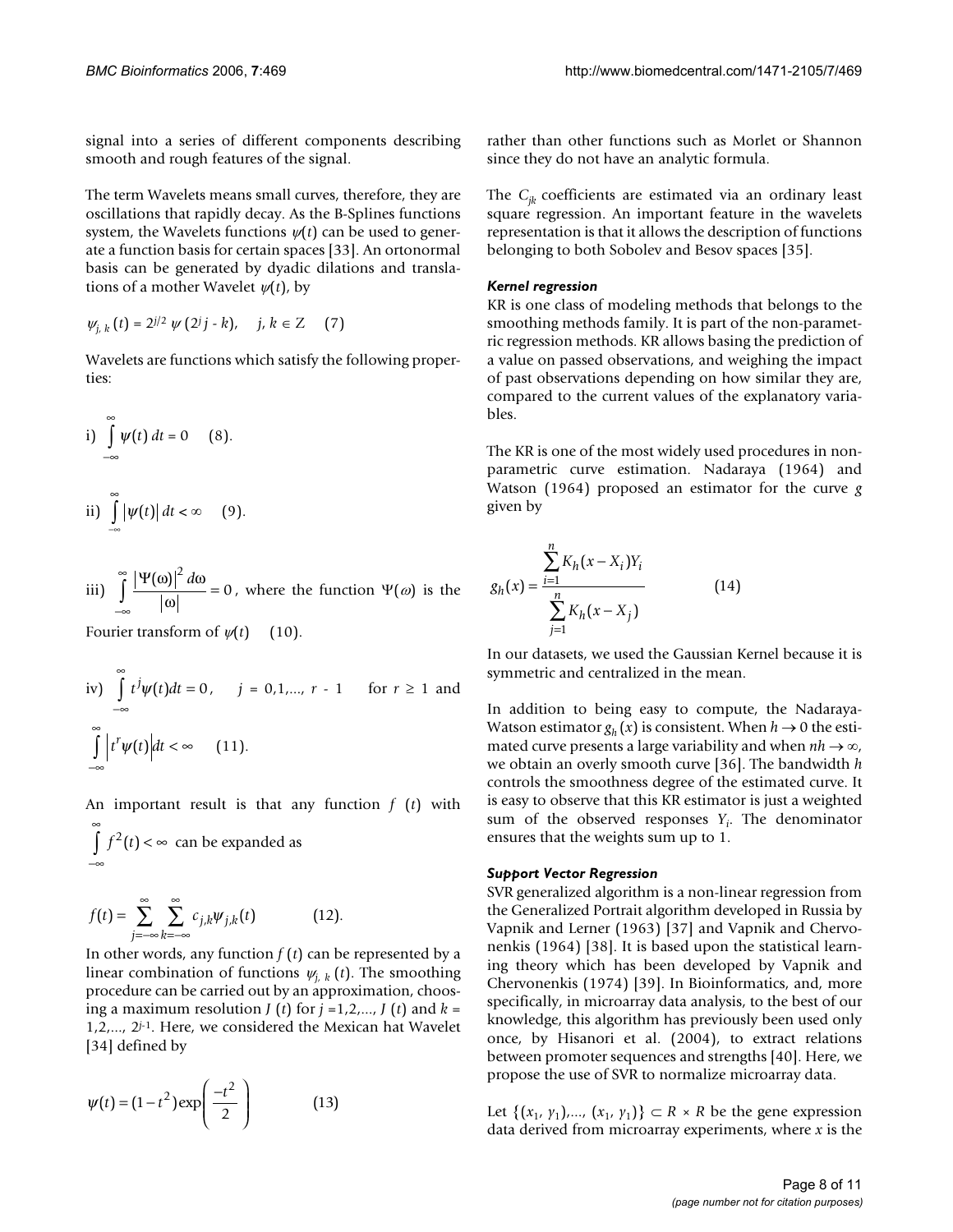log intensity of one microarray and *y* is the log intensity of the other one, in case we are analyzing a single-color microarrays. When the microarray is a two-color platform, *x* is the log of one dye intensity and *y* is the log of the other dye intensity. In  $\varepsilon$ -SVR [41], the goal is to obtain a function  $f(x)$  that has at the most  $\varepsilon$  deviation from the  $y_i$  for all the data, and is as flat as possible.

In the case of linear functions *f* :

$$
f(x) = (w^t x) + b \text{ with } w \in R^n, b \in R \quad (15)
$$

Flatness in (15) means

Minimize  $\frac{1}{2}$ 2  $\|w\|^2$ 

$$
\text{Constrained to} \begin{cases} \gamma_i - \left(w^t x_i\right) - b \le \varepsilon \\ \left(w^t x_i\right) + b - \gamma_i \le \varepsilon \end{cases} \tag{16}
$$

In (16) there is a function *f* which, with  $\varepsilon$  precision, approximates all pairs  $(x_i, y_i)$ . But there are cases where it is necessary to allow for some errors. To solve this problem, one can introduce slack variables  $\xi_i$ ,  $\xi_i^*$  to deal with unfeasible constraints of the optimization problem (16) arriving at the formulation stated in [41]

Minimize 
$$
\frac{1}{2} ||w||^2 + C \sum (\xi_i + \xi_i^*)
$$
  
  

$$
\begin{cases}\n\gamma_i - (w^t x_i) - b \le \varepsilon + \xi_i \\
(w^t x_i) + b - \gamma_i \le \varepsilon + \xi_i^* \\
\xi_i, \xi_i^* \ge 0\n\end{cases}
$$
\n(17)

where the constant  $C > 0$  is the trade-off between the amount up to which deviations larger than  $\varepsilon$  are tolerated, maintaining the flatness of *f*. This corresponds to dealing with the *ε*-insensitive loss function  $|\xi|_{\varepsilon}$ :

$$
\left|\xi\right|_{\varepsilon} := \begin{cases} 0 \text{ if } \left|\xi\right| \leq \varepsilon \\ \left|\xi\right| - \varepsilon \text{ otherwise} \end{cases} \tag{18}
$$

It is necessary to construct a Lagrange function from the primal objective function and the corresponding constraints by introducing a dual set of variables. According to Mangasarian (1969) [42], McCormick (1983) [43], and Vanderbei (1997) [44] it follows that:

$$
L := \frac{1}{2} ||w||^2 + C \sum_{i=1}^{I} \left( \xi_i + \xi_i^* \right) - \sum_{i=1}^{I} \left( \eta_i \xi_i + \eta_i^* \xi_i^* \right)
$$
  
- 
$$
\sum_{i=1}^{I} \alpha_i \left( \varepsilon + \xi_i - \gamma_i + \left( w^t x_i \right) + b \right) - \sum \alpha_i^* \left( \varepsilon + \xi_i^* + \gamma_i - \left( w^t x_i \right) - b \right)
$$
(19)

where *L* is the Lagrangian and  $\eta_i$ ,  $\eta_i^*$ ,  $\alpha_i$ ,  $\alpha_i^*$  are Lagrange multipliers. Hence the dual variables in (19) have to satisfy

$$
\alpha_i^{(*)}, \eta_i^{(*)} \ge 0 \tag{20}
$$

Note that we refer to  $\alpha_i$  and  $\alpha_i^*$  as  $\alpha_i^{(*)}$ .

From the saddle point condition, the partial derivatives of *L* related to  $(w, b, \xi_i, \xi_i^*)$  have to vanish for optimality.

$$
\partial_b L = \sum_{i=1}^l \left( \alpha_i^* - \alpha_i \right) = 0 \tag{21}
$$

$$
\partial_w L = w - \sum_{i=1}^l \left( \alpha_i - \alpha_i^* \right) x_i = 0 \tag{22}
$$

$$
\partial_{\xi_i} ({}^*) L = C - \alpha_i^{(*)} - \eta_i^{(*)} = 0 \tag{23}
$$

From the substitution of  $(21)$ ,  $(22)$  and  $(23)$  into  $(19)$  we obtain a dual optimization problem.

$$
\text{Maximize} \begin{cases} -\frac{1}{2} \sum_{i,j=1}^{l} \left( \alpha_i - \alpha_i^* \right) \left( \alpha_j - \alpha_j^* \right) \left( x_i^t x_j \right) \\ -\varepsilon \sum_{i=1}^{l} \left( \alpha_i - \alpha_i^* \right) + \sum_{i=1}^{l} \gamma_i \left( \alpha_i - \alpha_i^* \right) \end{cases} \tag{24}
$$

Subject to 
$$
\sum_{i=1}^{l} (\alpha_i - \alpha_i^*) = 0 \text{ and } \alpha_i \alpha_i^* \in [0, C]
$$

Equation (22) can be rewritten as follows

$$
w = \sum_{i=1}^{l} (\alpha_i - \alpha_i^*) x_i, \text{ thus } f(x) = \sum_{i=1}^{l} (\alpha_i - \alpha_i^*) (x^t x) + b
$$
  
(25)

This is the Support Vector expansion, i.e., the description of *w* as a linear combination of *xi* .

To compute *b*, it is necessary to use Karush-Kuhn-Tucker (KKT) conditions [45,46]. These authors state that at the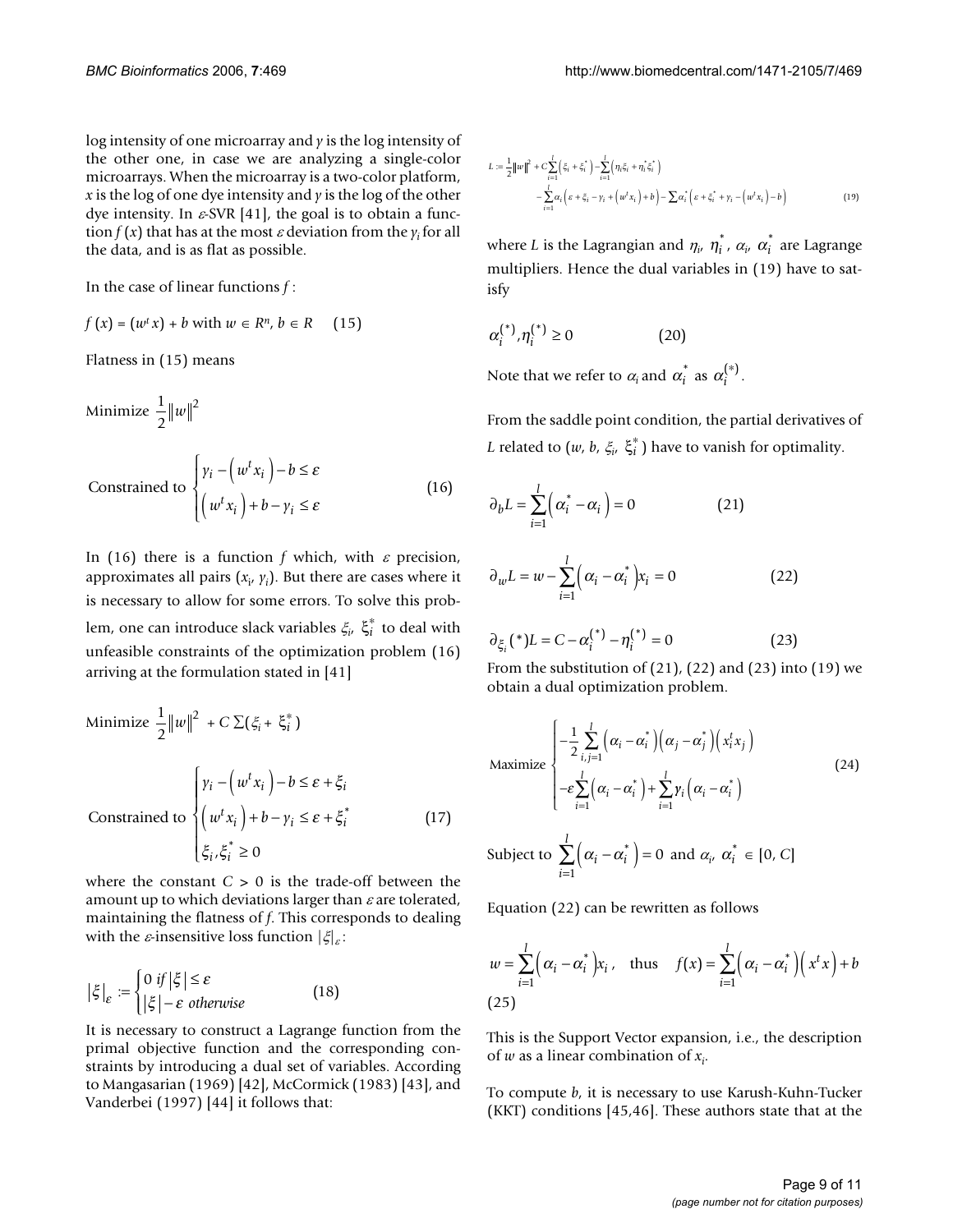point of the solution the product between dual variables and constraints has to vanish.

$$
\alpha_i \left( \varepsilon + \xi_i \cdot \gamma_i + \left( w^t x_i \right) + b \right) = 0 \qquad \text{(26)}
$$

$$
\alpha_i^*\,\left(\varepsilon +\, \xi_i^* + \gamma_i \cdot \left(w^t\,x_i\right) \cdot b\right) = 0
$$

and

 $(C - \alpha_i) \xi_i = 0$  (27)

 $(C - \alpha_i^*) \xi_i^* = 0$ 

From (26) and (27) it follows that:

(i) Only samples  $(x_i, y_i)$  with corresponding  $(21) = C$  lie outside  $\partial_b L = \sum \big(\alpha_i - \alpha_i\big) =$  $_{b}L=\sum_{i=1}^{\infty}\left(\alpha_{i}^{*}-\alpha_{i}\right)$ *i*  $L = \sum_{i=1}^{l} (\alpha_i^* - \alpha_i) = 0$  (21) 1

the  $\varepsilon$ -insensitive tube;

(ii)  $\alpha_i \alpha_i^* = 0$ 

From (i) and (ii), it is possible to conclude that

 $\varepsilon$  -  $\gamma_i$  + ( $w^t x_i$ ) +  $b \ge 0$  and  $\xi_i = 0$  if  $\alpha_i < C$  (28)

 $\varepsilon$  -  $\gamma_i$  + ( $w^t x_i$ ) +  $b \le 0$  if  $\alpha_i > 0$  (29)

In conjunction with an analogous analysis on  $\alpha_i^*$ 

 $\max\{-\varepsilon + \gamma_i - \left(w^t x_i\right) | \alpha_i < C \text{ or } \alpha_i^* > 0\} \le b \le \min\{-\varepsilon + \gamma_i - \left(w^t x_i\right)\}$  $(x_i)|\alpha_i > 0 \text{ or } \alpha_i^* < C\}$  (30)

If some  $\alpha_i^* \in (0, C)$  the inequalities become equalities.

To point out the sparsity of the SV expansion: from (26), the Lagrange multipliers may be nonzero only for  $|f(x_i)|$   $y_i$   $\geq \varepsilon$ .

Therefore, we have a sparse expansion of  $w$  in terms of  $x_i$ [47].

### **Abbreviations**

LR: Loess Regression

SS: Splines Smoothing

WS: Wavelets Smoothing

KR: Kernel Regression

SVR: Support Vector Regression

# **Authors' contributions**

**AF** – has made substantial contributions to conception and design of the study, analysis and interpretation of data and has been involved in drafting of the manuscript.

**JRS** – has made substantial contributions to conception and design of the study, analysis and interpretation of data and has been involved in drafting of the manuscript.

**LOR** – acquisition of the benchmark data and has been involved in drafting parts of the manuscript.

**CEF** – has discussed the results and critically revised the manuscript for important intellectual content and has given the final approval of the version to be published.

**MCS** – has directed the work on differentially expressed genes using the CodeLink™ platform and critically revised the manuscript for important intellectual content and has given the final approval of the version to be published.

# **Acknowledgements**

This research was supported by FAPESP, CAPES, CNPq, FINEP and PRP-USP.

### **References**

- 1. Quackenbush J: **[Microarray data normalization and transfor](http://www.ncbi.nlm.nih.gov/entrez/query.fcgi?cmd=Retrieve&db=PubMed&dopt=Abstract&list_uids=12454644)[mation.](http://www.ncbi.nlm.nih.gov/entrez/query.fcgi?cmd=Retrieve&db=PubMed&dopt=Abstract&list_uids=12454644)** *Nat Genet* 2002, **32:**496 -501.
- 2. Cullane AC, Perriere G, Considine EC, Cotter TG, Higgins DG: **[Between-group analysis of microarray data.](http://www.ncbi.nlm.nih.gov/entrez/query.fcgi?cmd=Retrieve&db=PubMed&dopt=Abstract&list_uids=12490444)** *Bioinformatics* 2002, **18:**1600-1608.
- 3. Durbin BP, Hardin JS, Hawkins DM, Rocke DM: **[A variance-stabi](http://www.ncbi.nlm.nih.gov/entrez/query.fcgi?cmd=Retrieve&db=PubMed&dopt=Abstract&list_uids=12169537)[lizing transformation for gene-expression microarray data.](http://www.ncbi.nlm.nih.gov/entrez/query.fcgi?cmd=Retrieve&db=PubMed&dopt=Abstract&list_uids=12169537)** *Bioinformatics* 2002, **18:**S105-110.
- 4. Kepler TB, Crosby L, Morgan KT: **[Normalization and analysis of](http://www.ncbi.nlm.nih.gov/entrez/query.fcgi?cmd=Retrieve&db=PubMed&dopt=Abstract&list_uids=12184811) [DNA microarray data by self-consistency and local regres](http://www.ncbi.nlm.nih.gov/entrez/query.fcgi?cmd=Retrieve&db=PubMed&dopt=Abstract&list_uids=12184811)[sion.](http://www.ncbi.nlm.nih.gov/entrez/query.fcgi?cmd=Retrieve&db=PubMed&dopt=Abstract&list_uids=12184811)** *Genome biol* 2002, **3:**RESEARCH0037.
- 5. Yang IV, Chen E, Hasseman JP, Liang W, Frank BC, Wang S, Sharov V, Saeed AI, White J, Li J, Lee NH, Yeatman TJ, Quackenbush J: **[Within](http://www.ncbi.nlm.nih.gov/entrez/query.fcgi?cmd=Retrieve&db=PubMed&dopt=Abstract&list_uids=12429061) [the fold: assessing differential expression measures and](http://www.ncbi.nlm.nih.gov/entrez/query.fcgi?cmd=Retrieve&db=PubMed&dopt=Abstract&list_uids=12429061)** [reproducibility in microarray assays.](http://www.ncbi.nlm.nih.gov/entrez/query.fcgi?cmd=Retrieve&db=PubMed&dopt=Abstract&list_uids=12429061) **3:**research0062.
- 6. Schadt EE, Li C, Ellis B, Wong WH: **Feature extraction and normalization algorithms for high-density oligonucleotide gene expression array data.** *J Cell Biochem* 2001, **37:**120-125.
- 7. Hill AA, Brown EL, Whitley MZ, Tucker-Kellogg G, Hunter CP, Slonim DK: **[Evaluation of normalization procedures for oligonu](http://www.ncbi.nlm.nih.gov/entrez/query.fcgi?cmd=Retrieve&db=PubMed&dopt=Abstract&list_uids=11790258)[cleotide array data based on spiked cRNA controls.](http://www.ncbi.nlm.nih.gov/entrez/query.fcgi?cmd=Retrieve&db=PubMed&dopt=Abstract&list_uids=11790258)** *Genome Biol* 2001, **2:**RESEARCH0055.
- 8. Yang YH, Speed T: **[Design issues for cDNA microarray experi](http://www.ncbi.nlm.nih.gov/entrez/query.fcgi?cmd=Retrieve&db=PubMed&dopt=Abstract&list_uids=12154381)[ments.](http://www.ncbi.nlm.nih.gov/entrez/query.fcgi?cmd=Retrieve&db=PubMed&dopt=Abstract&list_uids=12154381)** *Nat Rev Genet* 2002, **3:**579-588.
- 9. Perou CM: **[Show me the data!](http://www.ncbi.nlm.nih.gov/entrez/query.fcgi?cmd=Retrieve&db=PubMed&dopt=Abstract&list_uids=11726921)** *Nat Genet* 2001, **29:**373.
- 10. Brazma A, Hingamp P, Quackenbush J, Sherlock G, Spellman P, Stoeckert C, Aach J, Ansorge W, Ball CA, Causton HC, Gaasterland T, Glenisson P, Holstege FC, Kim IF, Markowitz V, Matese JC, Parkinson H, Robinson A, Sarkans U, Schulze-Kremer S, Stewart J, Taylor R, Vilo J, Vingron M: **[Minimum information about microarray](http://www.ncbi.nlm.nih.gov/entrez/query.fcgi?cmd=Retrieve&db=PubMed&dopt=Abstract&list_uids=11726920) [experiment \(MIAME\)-toward standards for microarray](http://www.ncbi.nlm.nih.gov/entrez/query.fcgi?cmd=Retrieve&db=PubMed&dopt=Abstract&list_uids=11726920) [data.](http://www.ncbi.nlm.nih.gov/entrez/query.fcgi?cmd=Retrieve&db=PubMed&dopt=Abstract&list_uids=11726920)** *Nat Genet* 2001, **29:**365-371.
- 11. Yang YH, Dudoit S, Luu P, Lin DM, Peng V, Ngai J, Speed TP: **[Nor](http://www.ncbi.nlm.nih.gov/entrez/query.fcgi?cmd=Retrieve&db=PubMed&dopt=Abstract&list_uids=11842121)[malization for cDNA microarray data: a robust composite](http://www.ncbi.nlm.nih.gov/entrez/query.fcgi?cmd=Retrieve&db=PubMed&dopt=Abstract&list_uids=11842121)**